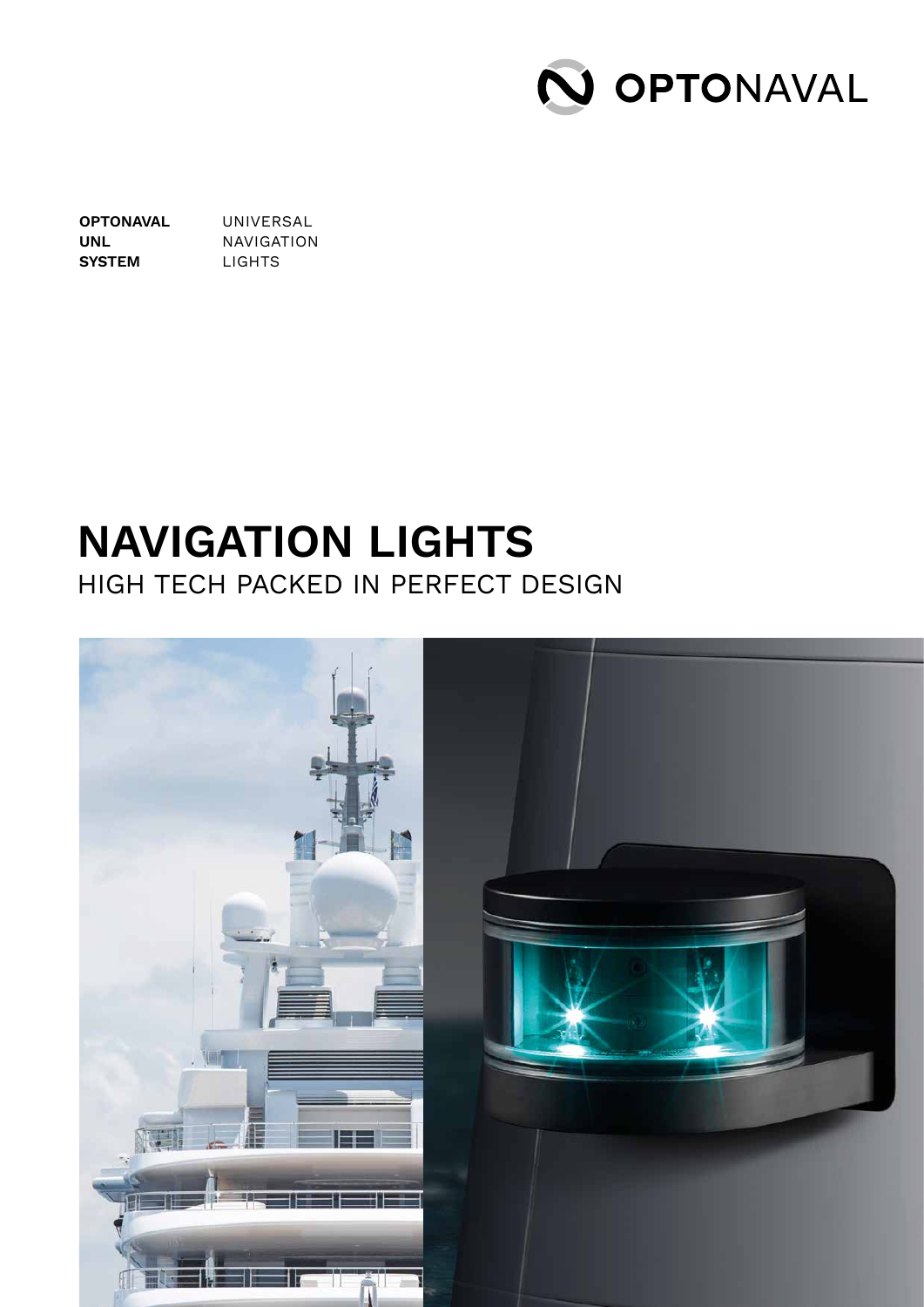





**www.optonaval.de**

## A CONCEPT RETHOUGHT FROM SCRATCH

Family of navigation lights

Common parts, different functions

High performance LEDs

Built-in redundancy, automatic switch over

Elegant and robust design

Easy onboard maintenance

Customized colour coating options

Touch Panel controls and/or integration in bridge management systems

Serviceable by trained crew

Wheel mark certification by DNV GL

## PRODUCT RANGE

TOP LIGHT

SIDE LIGHT

ANCHOR LIGHT

STERN LIGHT

NUC

RAM / CBD

TOW LIGHT

SUEZ LIGHT

PANAMA LIGHT

ANY SPECIAL LIGHT

CONTROL AND MONITORING

## THE NEED TO HAVE BECOMES A PLEASURE TO OWN

**OPTONAVAL UNL SYSTEM**

UNIVERSAL NAVIGATION LIGHTS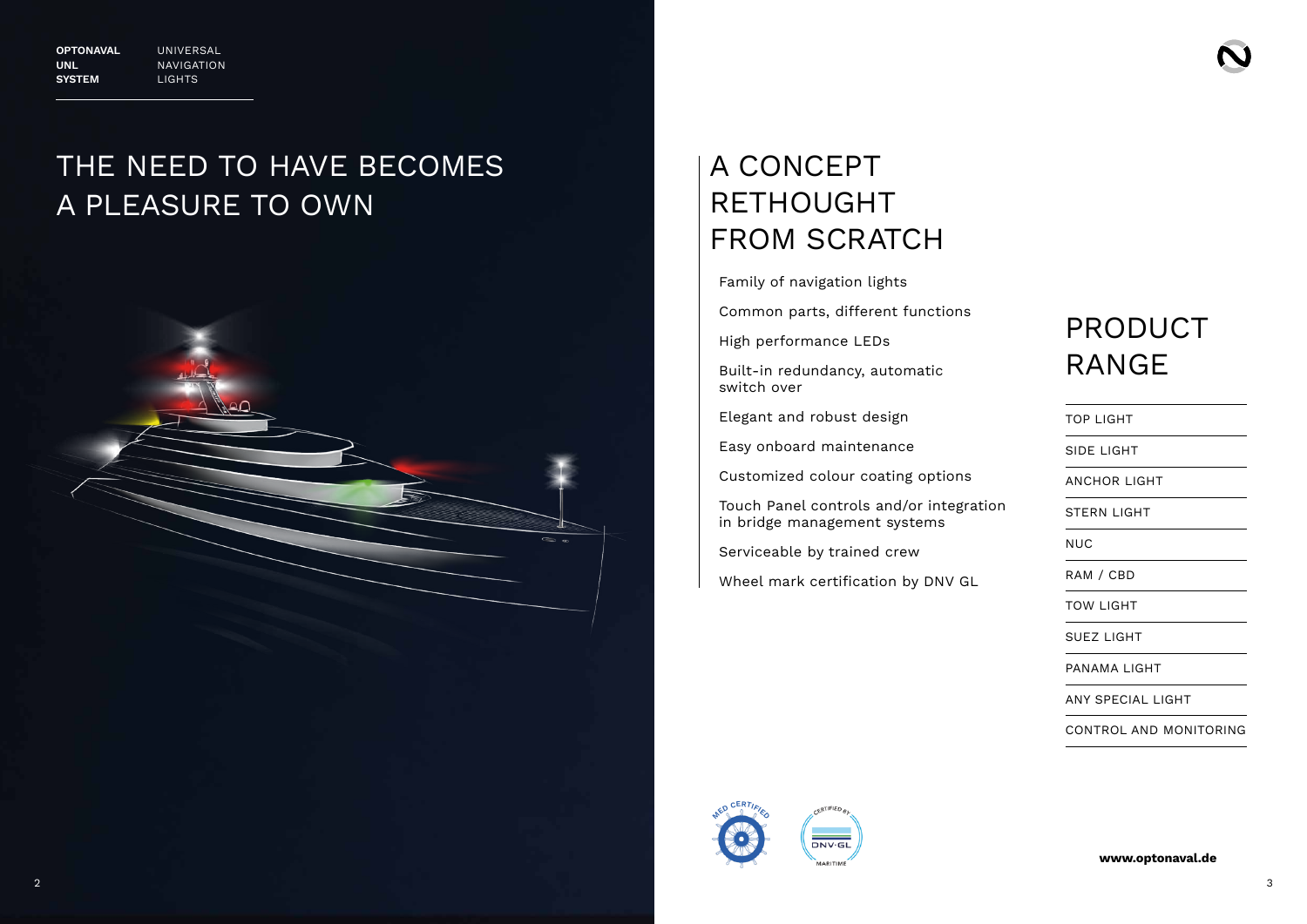# IT WORKS – AND IT WARNS YOU BEFORE A PROBLEM ARISES





Fully monitored by multiple electronic sensors, measuring internal humidity, pressure, temperature, brightness and electric flow

Ensuring highest reliability and sound warnings, long before the light may fail

Active time counters

Fulfilling all applicable standards

Light intensity always as required

Round shape – best tightness

Massive aluminium body for maximum heat dissipation



#### REDUNDANCY

Automatic/controlled switch over in case one light source fails

Built-in test when switching on

#### **SAFETY**

## CONDITION MONITORING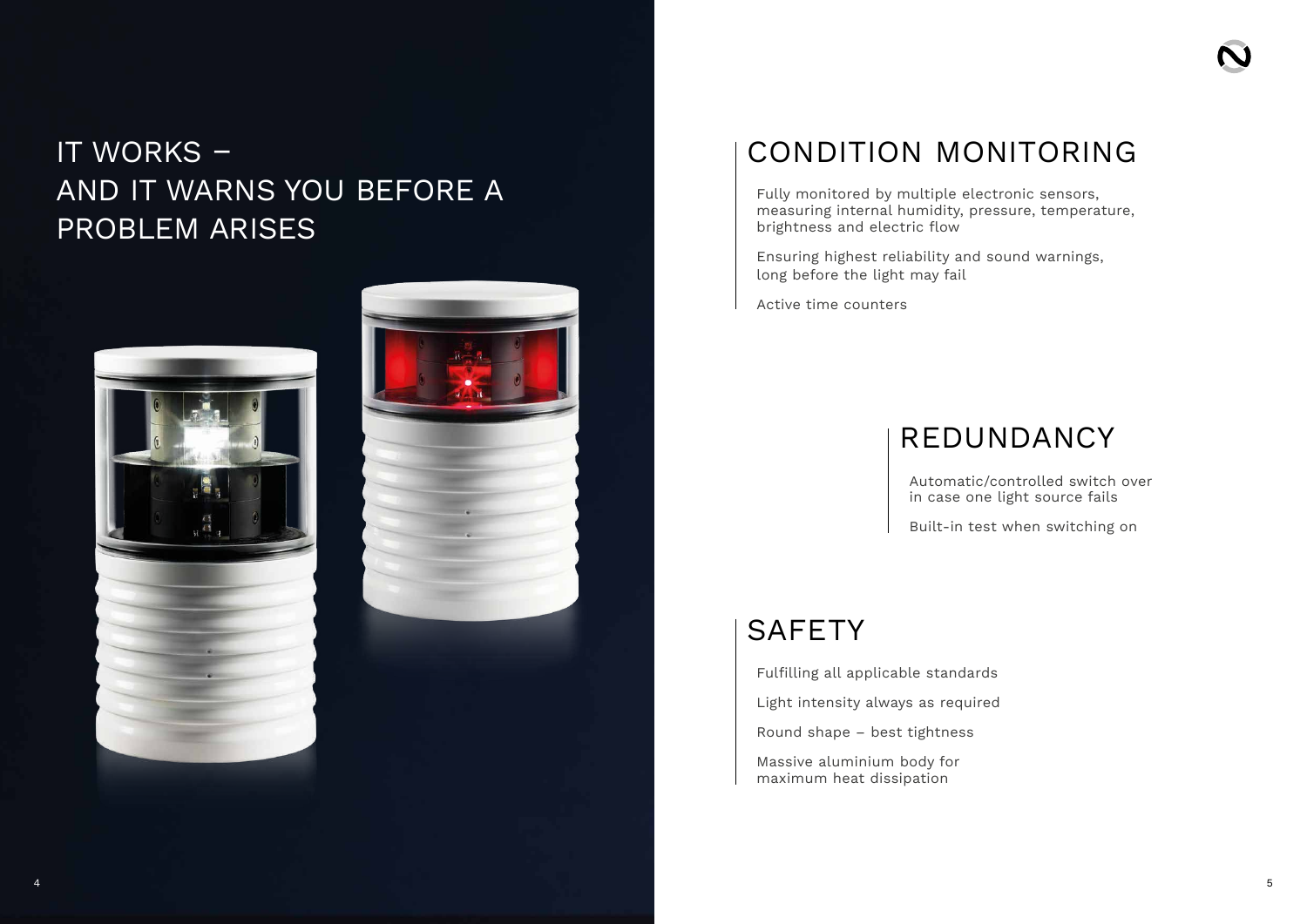# WORKS LIKE IT LOOKS **–** JUST PERFECT





# PERFECT MARRIAGE OF DESIGN AND TECHNOLOGY

Taylor-made project solutions Low life cycle cost Meeting highest requirements in quality and functionality Focus on low maintenance Built for rough marine environment

# MATCHING DESIGNER'S DEMANDS

Customizable coating/colour Side light integrated in superstructure, mast etc. Modern shape underlines state-of-the-art technology



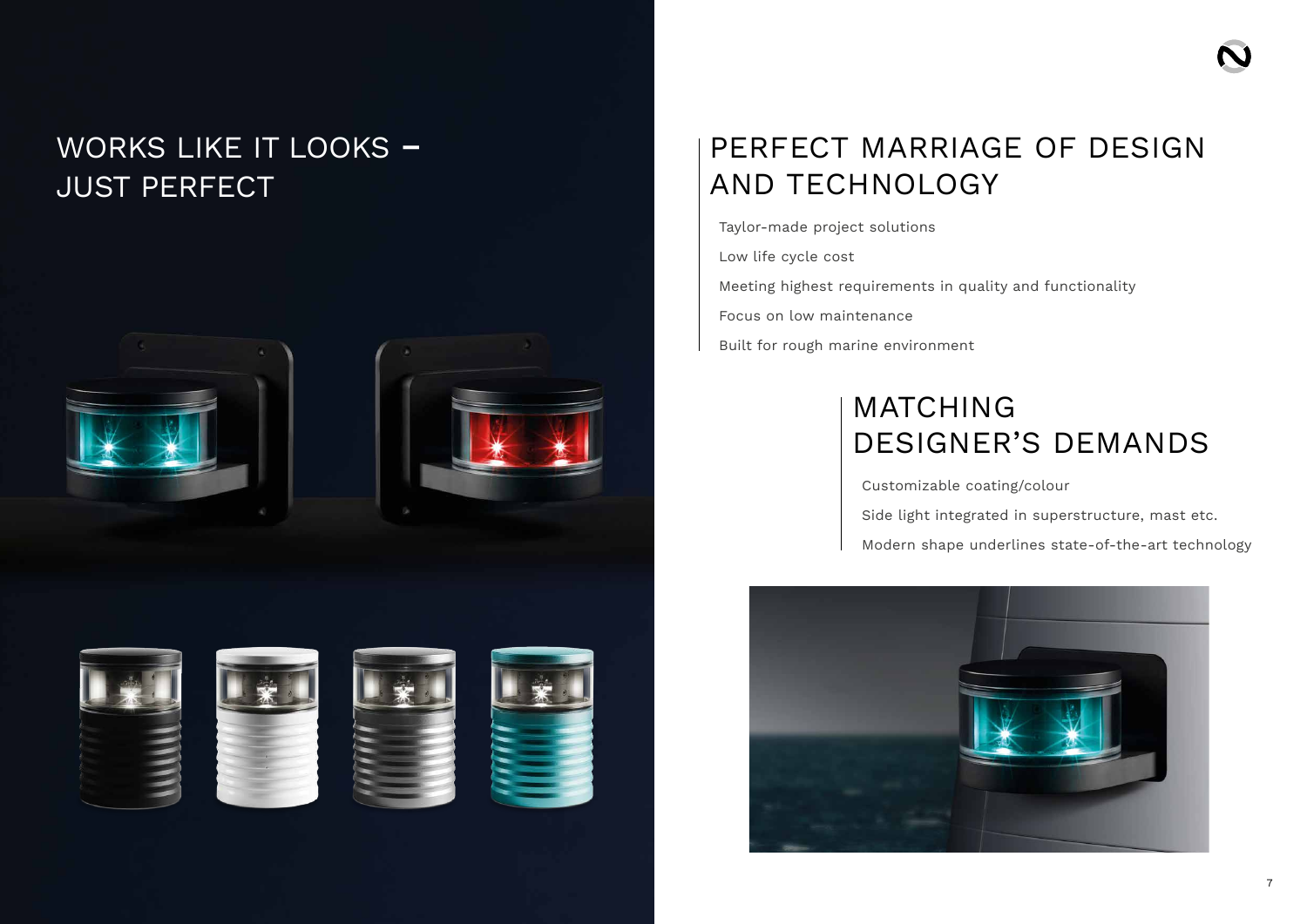# CONTROLS AS YOU LIKE IT

| Navigation Lights<br>Groups<br>Port upper<br>Port mid RTM<br>Underway<br><b>NUC</b><br>Port lower<br>Portside light<br>Restrict to Manoeuvre<br><b>NUC</b><br>Stbd upper<br>Not under Command<br>Anchor<br><b>NUC</b><br>Stbd mid RTM<br>Masthead<br><b>OPTONAVAL</b><br>System Health<br>$\odot$<br>$\delta$<br>٥<br>۰<br>✦<br>Stbd lower<br>Stern light<br><b>NUC</b><br>Anchor<br>26 °C<br>28%<br>1.006 atm<br><b>EXTER</b><br>Status LED:<br>$\begin{array}{ll} \textsf{ON} & = \textsf{Light} \textup{ on}\\ \textsf{OFF} & = \textsf{Light} \textup{ off} \end{array}$<br>Starboard light<br>Masthead<br>4<br>26 °C<br>1.006 atm<br><b>SYSTEM FAILUR</b><br>$FLASH = Failure$<br>Stern light<br>26 °C 28% 1.006 atm<br>Portside light<br>26 °C 28% 1.006 atm<br>$\bullet$<br><b>Starboard light</b><br>26 °C 28% 1.006 atm<br>◉<br>Port upper NUC<br>26 °C 28% 1.006 atm<br>Stbd upper NUC 26 °C 28% 1.006 atm<br>Port mid RTM @ 26 °C 28% 1.006 atm<br>Stbd mid RTM 3 26 °C 28% 1.006 atm<br>Port lower NUC 26 °C 28% 1.006 atm<br>Stbd lower NUC 26 °C 28% 1.006 atm | <b>OPTONAVAL</b> |  |  |  |
|------------------------------------------------------------------------------------------------------------------------------------------------------------------------------------------------------------------------------------------------------------------------------------------------------------------------------------------------------------------------------------------------------------------------------------------------------------------------------------------------------------------------------------------------------------------------------------------------------------------------------------------------------------------------------------------------------------------------------------------------------------------------------------------------------------------------------------------------------------------------------------------------------------------------------------------------------------------------------------------------------------------------------------------------------------------------------|------------------|--|--|--|
|                                                                                                                                                                                                                                                                                                                                                                                                                                                                                                                                                                                                                                                                                                                                                                                                                                                                                                                                                                                                                                                                              |                  |  |  |  |
|                                                                                                                                                                                                                                                                                                                                                                                                                                                                                                                                                                                                                                                                                                                                                                                                                                                                                                                                                                                                                                                                              |                  |  |  |  |
|                                                                                                                                                                                                                                                                                                                                                                                                                                                                                                                                                                                                                                                                                                                                                                                                                                                                                                                                                                                                                                                                              |                  |  |  |  |
|                                                                                                                                                                                                                                                                                                                                                                                                                                                                                                                                                                                                                                                                                                                                                                                                                                                                                                                                                                                                                                                                              |                  |  |  |  |
|                                                                                                                                                                                                                                                                                                                                                                                                                                                                                                                                                                                                                                                                                                                                                                                                                                                                                                                                                                                                                                                                              |                  |  |  |  |
|                                                                                                                                                                                                                                                                                                                                                                                                                                                                                                                                                                                                                                                                                                                                                                                                                                                                                                                                                                                                                                                                              |                  |  |  |  |
|                                                                                                                                                                                                                                                                                                                                                                                                                                                                                                                                                                                                                                                                                                                                                                                                                                                                                                                                                                                                                                                                              |                  |  |  |  |
|                                                                                                                                                                                                                                                                                                                                                                                                                                                                                                                                                                                                                                                                                                                                                                                                                                                                                                                                                                                                                                                                              |                  |  |  |  |
|                                                                                                                                                                                                                                                                                                                                                                                                                                                                                                                                                                                                                                                                                                                                                                                                                                                                                                                                                                                                                                                                              |                  |  |  |  |
|                                                                                                                                                                                                                                                                                                                                                                                                                                                                                                                                                                                                                                                                                                                                                                                                                                                                                                                                                                                                                                                                              |                  |  |  |  |
|                                                                                                                                                                                                                                                                                                                                                                                                                                                                                                                                                                                                                                                                                                                                                                                                                                                                                                                                                                                                                                                                              |                  |  |  |  |
|                                                                                                                                                                                                                                                                                                                                                                                                                                                                                                                                                                                                                                                                                                                                                                                                                                                                                                                                                                                                                                                                              |                  |  |  |  |
|                                                                                                                                                                                                                                                                                                                                                                                                                                                                                                                                                                                                                                                                                                                                                                                                                                                                                                                                                                                                                                                                              |                  |  |  |  |

## CONTROL AND MONITORING

Multiple options for control panel Intuitive graphical user interface Option to integrate in existing bridge system Hardwired buttons as per regulatory requirements Assisting in identification of malfunctions Tracking of maintenance history



- 
- 
- 
- 
- 
-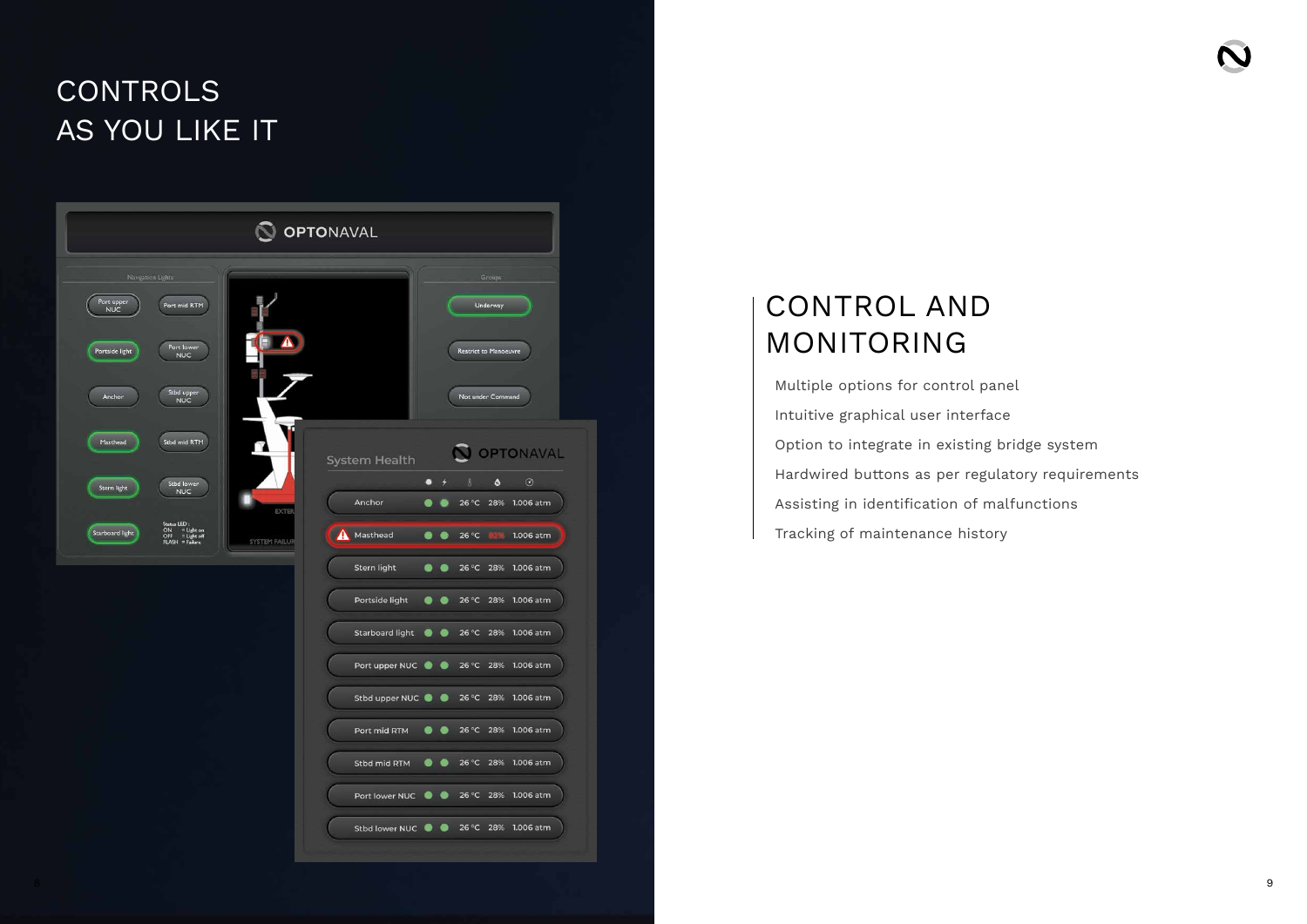#### MODULARITY

Maximum of common parts Stacks with different light colours Shaders for different functions

#### MAINTENANCE

Common spare parts minimize stock demand Light elements are simply stacked – no soldering Interchangeable parts



#### INSTALLATION

Common base plate No special tools required for installation Sensitive parts mounted just when needed Single cable connection Cable outlet side or bottom Bayonet catch for easy mounting and removal Customized solutions for refits

# **MODULAR CONSTRUCTION** ACCESSIBLE FOR MAINTENANCE **–** JUST REPAIR IT WHEN NEEDED